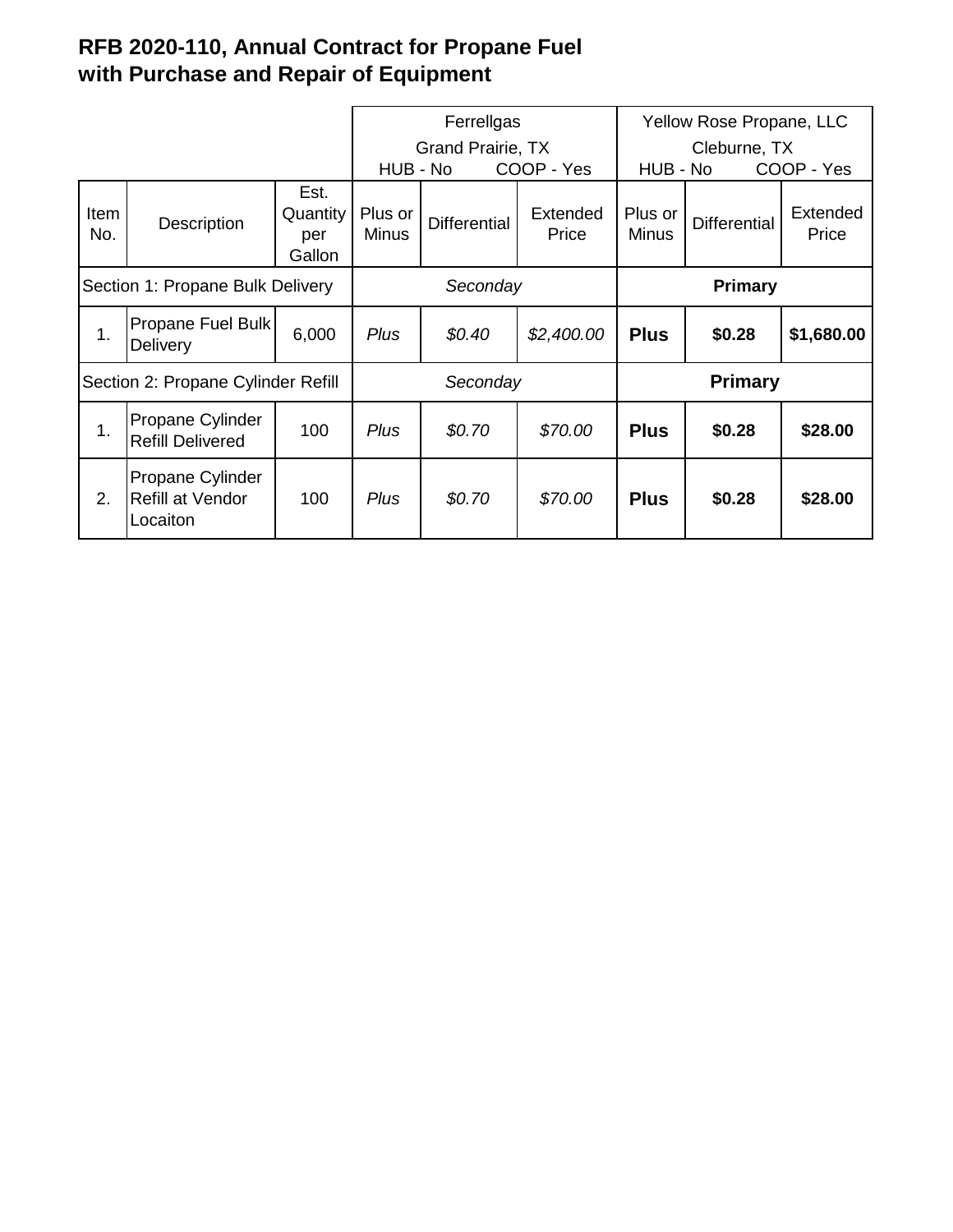## **RFB 2020-110, Annual Contract for Propane Fuel with Purchase and Repair of Equipment**

|                            |                                    |                     | Ferrellgas               |                        |                     | Yellow Rose Propane, LLC   |                        |                     |  |
|----------------------------|------------------------------------|---------------------|--------------------------|------------------------|---------------------|----------------------------|------------------------|---------------------|--|
|                            |                                    |                     | <b>Grand Prairie, TX</b> |                        |                     | Cleburne, TX               |                        |                     |  |
|                            |                                    |                     |                          | COOP - Yes<br>HUB - No |                     |                            | COOP - Yes<br>HUB - No |                     |  |
| <b>Item</b><br>No.         | Description                        | Est.<br>Qty<br>Each | Daily                    | Weekly                 | Monthly             | Daily                      | Weekly                 | Monthly             |  |
| Section 3: Cylinder Rental |                                    |                     | Secondary                |                        |                     | Primary                    |                        |                     |  |
| 1.                         | Propane Cylinder<br>Rental 12lbs.  | 5                   | <b>No</b><br>Charge      | <b>No</b><br>Charge    | <b>No</b><br>Charge | <b>No</b><br>Charge        | <b>No</b><br>Charge    | <b>No</b><br>Charge |  |
| 2.                         | Propane Cylinder<br>Rental 20lbs.  | 5                   | <b>No</b><br>Charge      | <b>No</b><br>Charge    | <b>No</b><br>Charge | <b>No</b><br><b>Charge</b> | <b>No</b><br>Charge    | <b>No</b><br>Charge |  |
| 3.                         | Propane Cylinder<br>Rental 30lbs.  | 5                   | <b>No</b><br>Charge      | <b>No</b><br>Charge    | <b>No</b><br>Charge | <b>No</b><br>Charge        | <b>No</b><br>Charge    | <b>No</b><br>Charge |  |
| $\overline{4}$ .           | Propane Cylinder<br>Rental 40lbs.  | 5                   | <b>No</b><br>Charge      | <b>No</b><br>Charge    | <b>No</b><br>Charge | <b>No</b><br>Charge        | <b>No</b><br>Charge    | <b>No</b><br>Charge |  |
| 5.                         | Propane Cylinder<br>Rental 50lbs.  | 5                   | <b>No</b><br>Charge      | <b>No</b><br>Charge    | <b>No</b><br>Charge | <b>No</b><br>Charge        | <b>No</b><br>Charge    | <b>No</b><br>Charge |  |
| 6.                         | Propane Cylinder<br>Rental 60lbs.  | 5                   | <b>No</b><br>Charge      | <b>No</b><br>Charge    | <b>No</b><br>Charge | <b>No</b><br>Charge        | <b>No</b><br>Charge    | <b>No</b><br>Charge |  |
| 7 <sub>1</sub>             | Propane Cylinder<br>Rental 100lbs. | 5                   | <b>No</b><br>Charge      | No<br>Charge           | <b>No</b><br>Charge | <b>No</b><br>Charge        | <b>No</b><br>Charge    | <b>No</b><br>Charge |  |